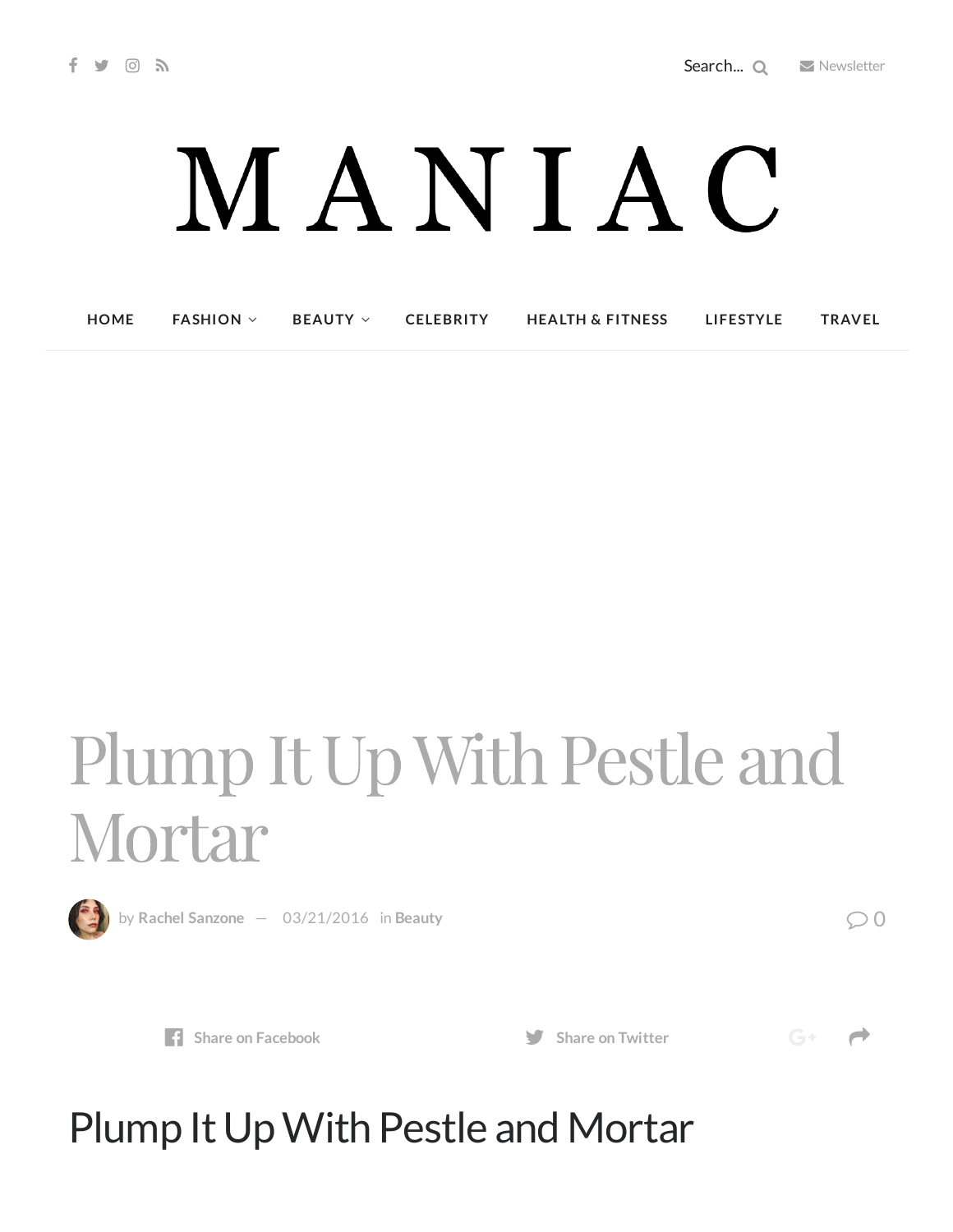

Pittsburgh weather is very predictable in the sense that we know it's never able to be predicted. One minute it's raining and the next it's sunny and 70 degrees. This back and forth effect can wreak havoc on our skin. Take for example my usual combination skin has been dry as the Sahara Desert as of late. Luckily for me, I stumbled upon a miracle in a bottle.

If you aren't familiar with hyaluronic acid, you really need to reevaluate your life. Hyaluronic Acid (HA), occurs naturally in our bodies. Being one of the most water-loving molecules in nature, it's often described as "nature's moisturizer." Sadly for us, it majorly depletes as we age. Our skin loses its ability to produce HA and we are plagued with cracks, dryness and whatever else our bodies subject us to.

Enter Pestle and [Mortar.](https://www.pestleandmortarcosmetics.com/us/) They are an innovative beauty and body wellness company born from personal experience. Sonia Deasy founded the company in 2014 when she took notice of how dry and dull skin appeared through the professional lens of her husband, Padraic. With her frequent travel, airplane dryness also was a major culprit in the changing texture of her own skin.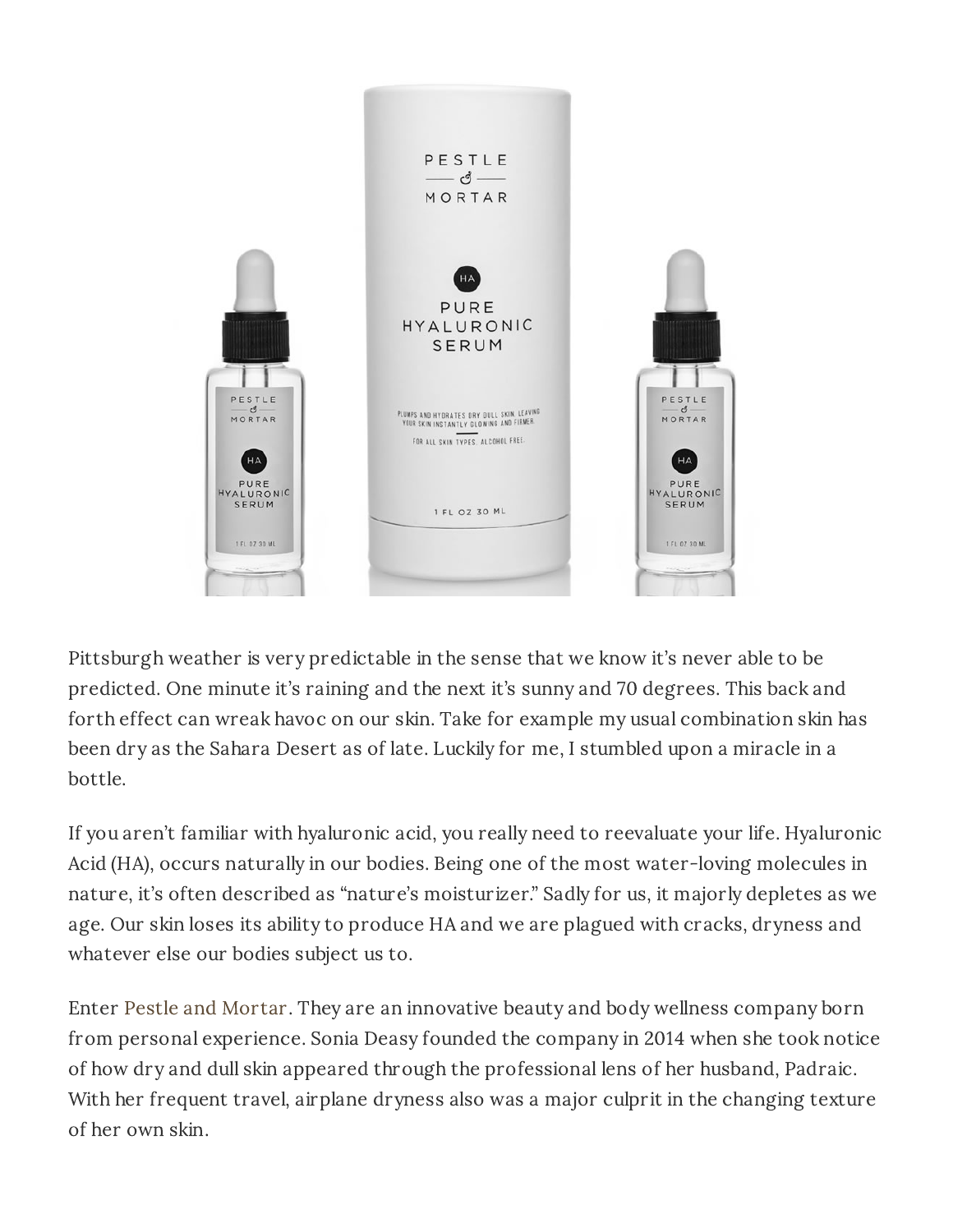Deasy wanted to prevent premature aging while remaining hassle-free and Pestle and Mortar was born. They provide an easy to apply solution for all skin types and all ethnicities. We're fur friendly, so the fact that the Pure Hyaluronic Serum is paraben-free, propylene glycol-free, fragrance-free and not tested on animals was just the tip of the plump iceberg. It also works! And who doesn't love that?

Within first use of their Pure Hyaluronic Serum (\$69), I saw an instant improvement in the texture of my skin. This is a rare product that works in days – not months. If you're impatient, look no further.

This serum contains our beloved hyaluronic acid which is proven to hydrate and soothe even the most sensitive skin while also smoothing fine lines and restoring youthful elasticity. I have also used this as a makeup primer and it gives a velvet finish to my foundation without the dreaded makeup breakup.

The lightweight formula, with added Vitamin E, comes in a glass bottle with a dropper applicator. I have incorporated this into my daily routine and have seen a major improvement – but don't take my word for it! It's now one of the hottest beauty products thanks to a rave review in The New York [Times](http://www.nytimes.com/2015/12/31/fashion/the-second-coming-of-hyaluronic-acid.html?_r=0).

Give it a shot. The worst that could happen is luminous skin.





#### **Rachel [Sanzone](http://maniacmagazine.com/author/rachel/)**

I believe when you're pretty on the inside, you're pretty on the outside but you can't beat that perfect shade of lipstick and eyelashes as big as your dreams.

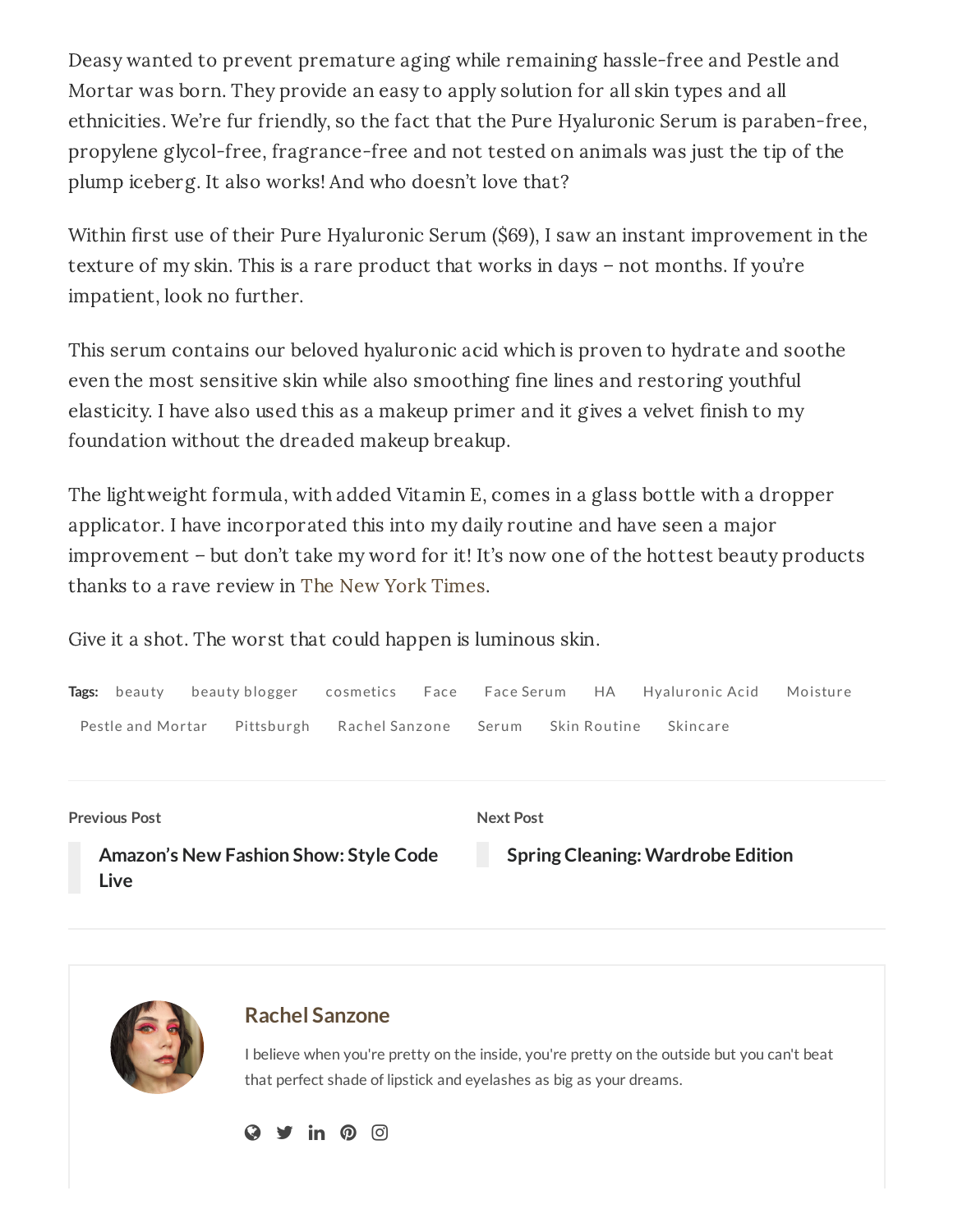#### **SEARCH**



#### **Tags**

April [Huba](http://maniacmagazine.com/tag/april-hubal/)l [Art](http://maniacmagazine.com/tag/art/) Ashley [Boynes](http://maniacmagazine.com/tag/ashley-boynes-shuck/) Ashley Boynes-Shuck [beauty](http://maniacmagazine.com/tag/beauty-2/) [Behind-the-scenes](http://maniacmagazine.com/tag/behind-the-scenes/) [Blog](http://maniacmagazine.com/tag/blog/) [blogger](http://maniacmagazine.com/tag/blogger/) [Celebrity](http://maniacmagazine.com/tag/celebrity/) [Clothes](http://maniacmagazine.com/tag/clothes/) [cosmetics](http://maniacmagazine.com/tag/cosmetics/) [Couture](http://maniacmagazine.com/tag/couture/) [Event](http://maniacmagazine.com/tag/event/) [Events](http://maniacmagazine.com/tag/events/)